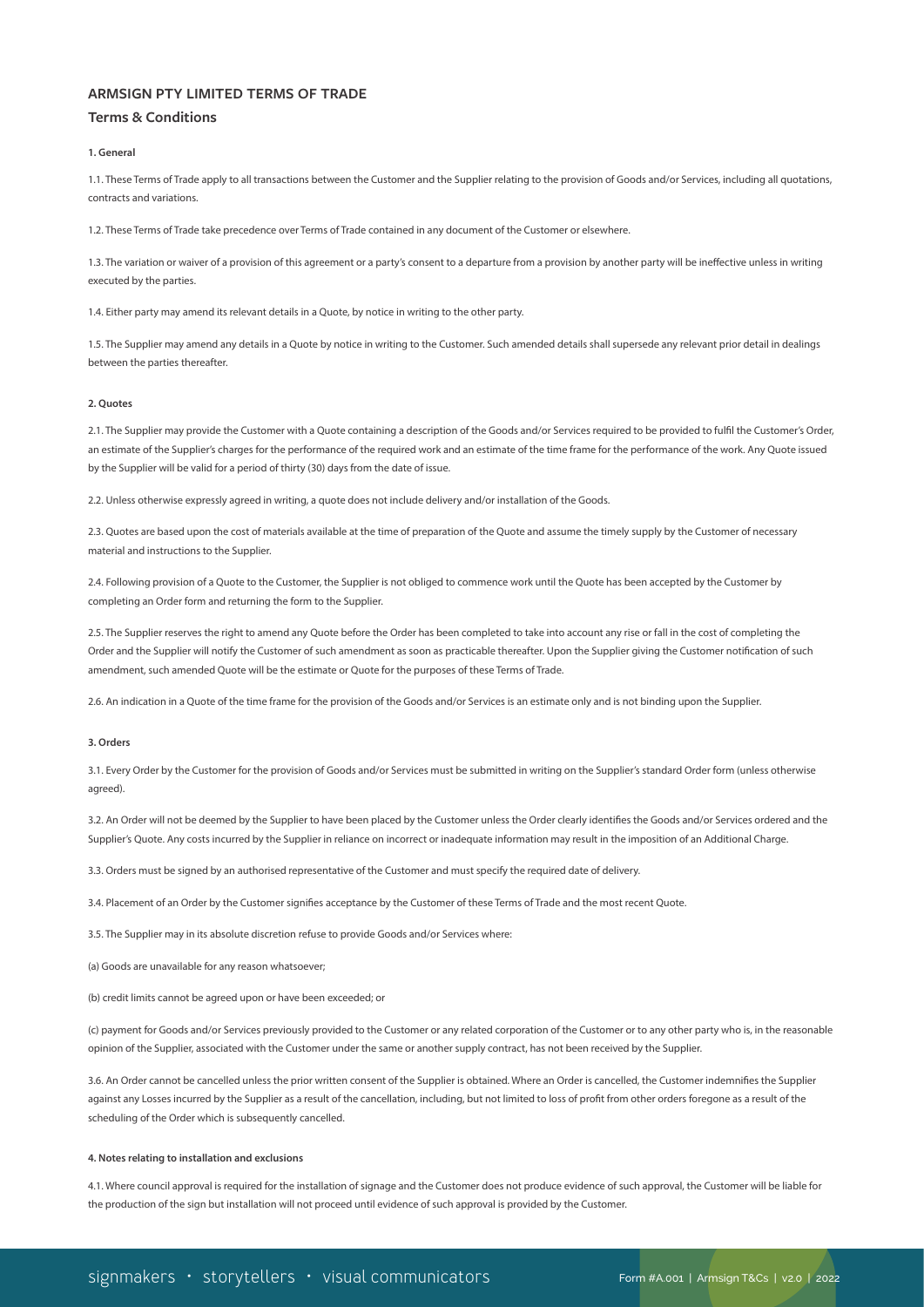4.2. RTA road closure and footpath work permits may be required and have not been included in this quotation

4.3. Our installation allows for excavation into soft natural earth. Any subsurface rock, shale or clay substrates found whilst excavating may incur additional charge for removal.

4.4. Our installation allows for flat and level access without any obstructions to the sign location.

4.5. Site inductions & site specific certificates have not been allowed in our installation cost.

4.6. Engineer's certification is not included but can be arranged for an additional cost.

#### **5. Production and Process**

5.1. If specified in the Order, the Supplier will provide the Customer a proofing sheet to enable the Customer to view and approve the relevant artwork. Production of the Goods will not proceed until the Customer has provided written approval of the proofing sheet.

5.2. The Supplier is not responsible for production errors if, proofs are not requested by the Customer (except for straight repeats of previous Orders without alterations), the work is printed with the Customer's approval or changes are communicated orally.

5.3. The Customer acknowledges that any delay by the Customer in proofing the artwork will delay production.

#### **6. Functionality and Performance**

6.1. The Customer acknowledges that differences in material, equipment and ink may cause variation in colour and that such variation will be accepted by the Customer as being within the terms of the Order.

6.2. All information, specifications and samples provided by the Supplier in relation to the Goods and/or Services will be approximations only and small deviations or slight variations from them which do not substantially affect the Customer's use of the Goods and/or Services will not entitle the Customer either to reject the Goods upon delivery, or to make any claim in respect of them.

#### **7. Variations**

7.1. The Customer may request that its Order be varied by providing such a request in writing to the Supplier. A request for a variation must be agreed to in writing by the Supplier in order to have effect.

7.2. If the Customer wishes to vary its requirements after a Quote has been prepared or after the placement of an Order, the Supplier reserves the right to vary the Quote to include any Additional Charge in respect of any extra costs incurred or additional work carried out due to the variation, in accordance with its then current charge rates. A revised Quote issued by the Supplier in respect of the requested variation supersedes the original Quote. If the revised Quote only specifies additional work, the Quote for that additional work will be in addition to the immediately preceding Quote for the Goods and/or Services.

7.3. The Supplier has an automatic extension of time for the provision of the Goods and/or Services equal to the delay caused by the variation.

## **8. Invoicing and Payment**

8.1. The Supplier may in its absolute discretion, issue an invoice or invoices to the Customer in any one or more of the following ways:

(a) prior to commencing the provision of the Goods and/or Services, for an amount equal to the Quote and Additional Charges where the Supplier has not previously carried out work for the Customer or where the Supplier chooses to do so;

(b) at the discretion of the Supplier, at the end of each week before the Order is completed, the Supplier may issue one or more invoices for a proportion or the whole of the amount of the Quote (the proportion to be calculated at the Supplier's discretion either for work done to that point, work in the future or both) and require that proportion of the Quote be paid in advance of any further Goods and/or Services being provided; or

(c) upon completion of the provision of the Goods and/or Services or any time thereafter, for an amount equal to the Quote or the balance of the Quote outstanding, any Additional Charges and any amount not previously invoiced, or if no Quote was provided, for an amount representing the Supplier's charge for the work performed in completing the Order and for any Additional Charges.

8.2. The amount payable in an invoice will be as per the Quote and any Additional Charges.

8.3. The Customer must pay the Supplier within 14 days of an invoice being issued to the Customer unless stated otherwise at the time of quotation..

8.4. If any invoice is due but unpaid, the Supplier may withhold the provision of any further Goods and/or Services until overdue amounts are paid in full.

8.5. The Supplier may in its complete discretion apply any payment received from the Customer to any amount owing by the Customer to the Supplier.

8.6. The Customer is not entitled to retain any money owing to the Supplier notwithstanding any default or alleged default by the Supplier of these Terms of Trade, including (but not limited to) the supply of allegedly faulty or defective Goods, provision of Services to an inadequate standard or a delay in the provision of Goods and/or Services.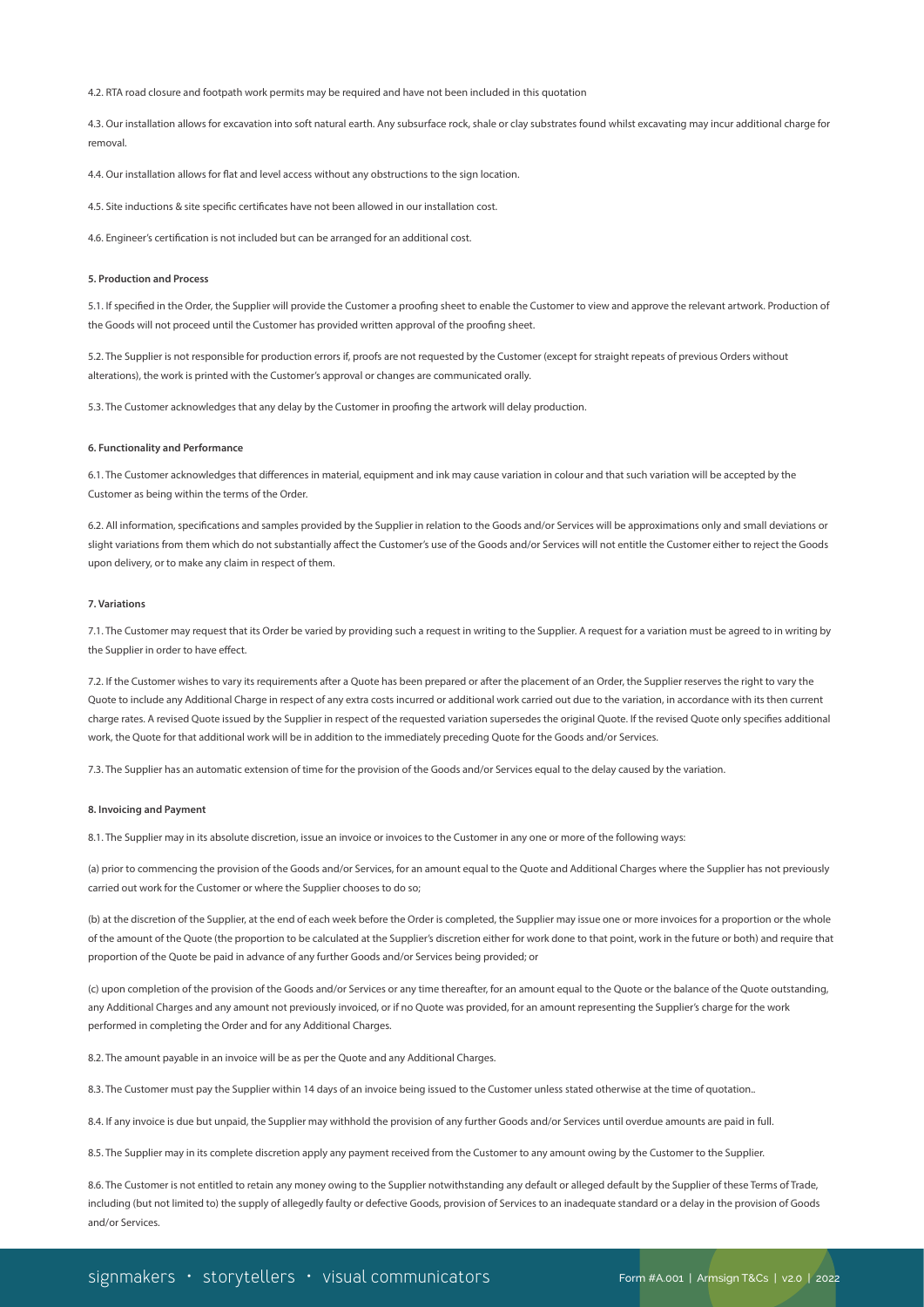8.7. The Customer is to pay the Supplier on demand interest at the rate of 2.5% per month on all overdue amounts owed by the Customer to the Supplier. Such interest will be calculated daily.

8.8. All costs and expenses associated with collecting overdue amounts, including (but not limited to) legal fees and internal costs and expenses of the Supplier, are to be paid by the Customer as a debt due and payable under the Terms of Trade.

8.9. The Customer and the Supplier agree to comply with their obligations in relation to Goods and Services Tax ("GST") under the A New Tax System (Goods and Services Tax) Act 1999 and any other applicable legislation governing GST.

#### **9. Additional Charges**

9.1. The Supplier may require the Customer to pay Additional Charges in respect of Costs incurred by the Supplier as a result of reliance on inadequate or incorrect information or material provided by the Customer or information or material supplied later than required by the Supplier in order for it to provide the Goods and/or Services within the specified time frame (if any);

9.2. The imposition of Additional Charges may also occur as a result of cancellation by the Customer of an Order where such cancellation results in Loss to the Supplier, storage costs for goods not collected from the Supplier within 2 weeks of the date on which the Goods are manufactured, fabricated, created or formed at the rate set out in the Quote, photocopying, artwork printouts, long distant telephone calls, couriers, packing and handling, Government or council taxes or charges, additional work required by the Customer and/or any other occurrence which causes the Supplier to incur costs in respect of the Customer's Order additional to the quoted cost.

#### **10. Acceptance of Goods**

10.1. If the Customer fails to advise the Supplier in writing of any fault in Goods or failure of Goods to accord with the Customer's Order within 48 hours of delivery, the Customer is deemed to have accepted the Goods and to have accepted that the Goods are not faulty and accord with the Customer's Order.

## **11. Retention of Title and Passing of Risk**

11.1. Risk in Goods passes to the Customer immediately upon delivery.

11.2. Property in Goods supplied to the Customer pursuant to these Terms of Trade does not pass to the Customer until all moneys (including moneys owing in respect of other transactions between the Supplier and the Customer) due and payable to the Supplier by the Customer have been fully paid.

11.3. Where Goods are supplied by the Supplier to the Customer without payment in full of all moneys payable in respect of the Goods and any Services provided by the Supplier in respect of those Goods, the Customer:

(a) is a bailee of the Goods until property in them passes to the Customer;

(b) irrevocably appoints the Supplier its attorney to do all acts and things necessary to ensure the retention of title to goods including the registration of a charge or charges in favour of the Supplier with respect to the Goods under applicable state legislation or Commonwealth corporations law;

(c) must be able upon demand by the Supplier to separate and identify as belonging to the Supplier Goods supplied by the Supplier from other goods which are held by the Customer;

(d) must not allow any person to have or acquire any security interest in the Goods;

(e) agrees that the Supplier may repossess the Goods if payment is not made within 30 days (or such longer time as the Supplier may, in its complete discretion, approve in writing) of the supply of the Goods. The Customer grants an irrevocable licence to the Supplier or its agent to enter the Customer's premises in order to recover possession of Goods pursuant to this clause. The Customer indemnifies the Supplier in respect of any damage to property or personal injury which occurs as a result of the Supplier entering the Customer's premises.

11.4. Where the Customer makes a new object from the Goods, whether finished or not, or the Customer mixes the Goods with other goods or the Goods become part of other goods ("new goods"), the Customer agrees with the Supplier that the ownership of the new goods immediately passes to the Supplier. The Customer will hold the new goods on trust for the Supplier until payment of all sums owing to the Supplier whether under this contract or any other contract have been made and the Supplier may require the Customer to store the new goods in a manner that clearly shows the ownership of the Supplier.

11.5. For the avoidance of doubt, the ownership of the new goods passes to the Supplier at the beginning of the operation or event by which the Goods are converted into, are mixed with or become part of other goods.

11.6. Notwithstanding sub-clause 10.3 the Customer may transfer, sell or dispose of Goods, including new goods, to a third party in the ordinary course of business provided that:

(a) where the Customer is paid by a third party in respect of Goods including new goods, the Customer shall hold the whole of the proceeds of sale less Goods and Services Tax on trust for the Supplier - in a separate account - until all amounts owned by the Customer to the Supplier have been paid; or

(b) where the Customer is not paid by a third party, the Customer agrees to assign all of its rights against such third party to the Supplier upon the Supplier giving the Customer notice in writing to that effect and for the purpose of giving effect to such assignment the Customer irrevocably appoints the Supplier as its attorney.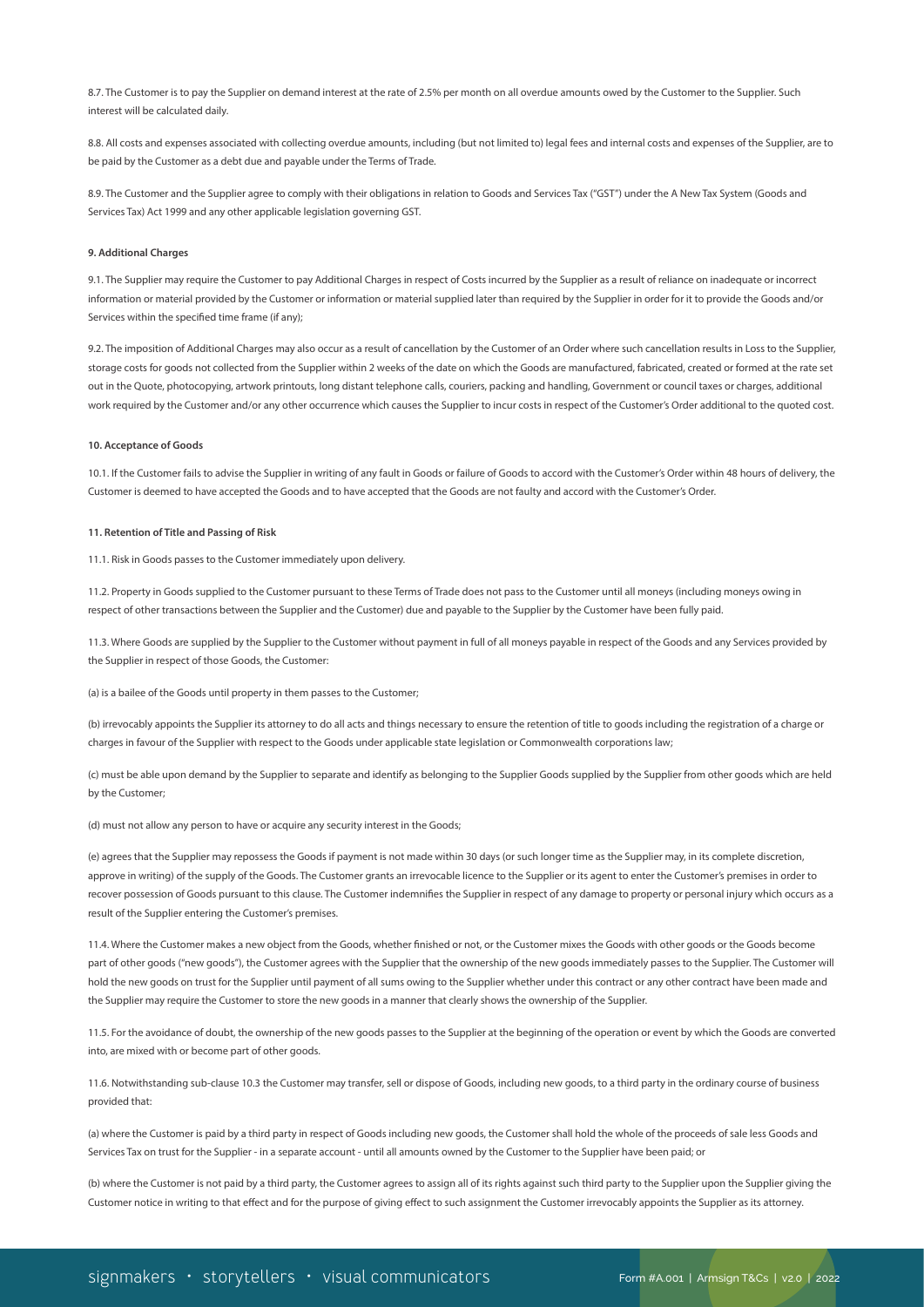## **12. Intellectual Property Rights**

The Customer warrants that it owns all Intellectual Property Rights pertaining to its Order for Goods and/or Services or has a licence to authorise the Supplier to reproduce all artistic and literary works supplied by the Customer to the Supplier for the purposes of the Order, and the Customer expressly authorises the Supplier to reproduce all and any of such works for the purposes contemplated by these Terms of Trade.

Further, the Customer indemnifies and agrees to keep indemnified the Supplier against all Losses incurred by the Supplier in relation to or in any way directly or indirectly connected with any breach of copyright or any other Intellectual Property Rights in relation to such literary and artistic works supplied.

12.1. Unless specifically agreed in writing between, all intellectual property rights in any and all works created by the Supplier on behalf of the Customer vest in and remain the property of the Supplier.

12.2. All drawings showing the Armsign mark are the Intellectual Property of Armsign and may not be copied, reproduced or forwarded to others either manually or electronically without the express permission of Armsign trading as Armsign Signs.

## **13. Agency and Assignment**

13.1. The Customer agrees that the Supplier may at any time appoint or engage an agent to perform an obligation of the Supplier arising out of or pursuant to these Terms of Trade.

13.2. The Supplier shall have the right to assign and transfer to any person or company all or any of its title, estate, interest, benefit, rights, duties and obligations arising in, under or from these Terms of Trade provided that the assignee agrees to assume any duties and obligations of the Supplier so assigned and transferred.

13.3. The Customer is not to assign, or purport to assign, any of its obligations or rights under these Terms of Trade without the prior written consent of the Supplier.

#### **14. Default by Customer**

14.1. Each of the following occurrences constitutes an event of default:

(a) the Customer breaches or is alleged to have breached these Terms of Trade for any reason (including, but not limited to, defaulting on any payment due under these Terms of Trade);

(b) the Customer, being a natural person, commits an act of bankruptcy;

(c) the Customer, being a corporation, is subject to:

(i) a petition being presented, an order being made or a meeting being called to consider a resolution for the Customer to be wound up, deregistered or dissolved;

(ii) a receiver, receiver and manager or an administrator under Part 5.3A of the Corporations Act 2001 being appointed to all or any part of the Customer's property and undertaking;

(iii) the entering of a scheme of arrangement (other than for the purpose of restructuring); or

(d) the Customer purports to assign its rights under these Terms of Trade without the Supplier's written consent;

(e) any assignment for the benefit of creditors; or

(f) the Customer ceases or threatens to cease conduct of its business in the normal manner.

14.2. Where an event of default occurs, except where payment in full has been received by the Supplier, the Supplier may:

(a) refuse to deliver Goods or provide further Services;

(b) pursuant to Clause 10, repossess and re-sell any Goods delivered to the Customer, the payment for which has not been received; or

(c) retain (where applicable) all moneys paid on account of Goods and/or Services or otherwise.

14.3. In addition to any action permitted to be taken by the Supplier under 12.2 above, upon the occurrence of an event of default:

(a) all invoices will become immediately due and payable; and

(b) the Supplier may terminate all contracts and credit arrangements (if any) with the Customer.

### **15. Termination**

15.1. In addition to the express rights of termination provided in these Terms of Trade, the Supplier may terminate the agreement between the parties upon the occurrence of any of the following: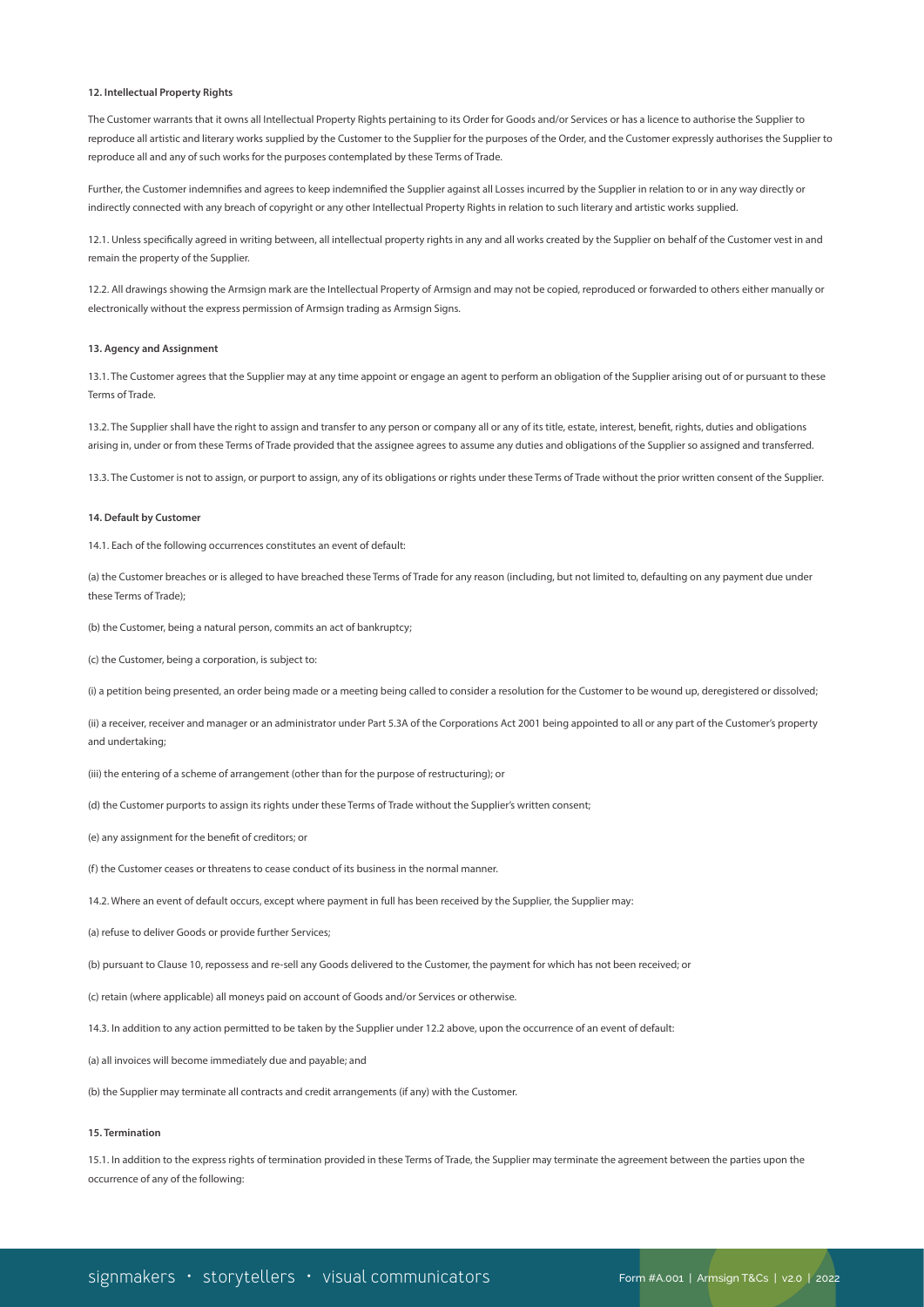(a) an event of default pursuant to clause 14 forthwith (without notice required); or

(b) in any other circumstances, upon one party giving 30 days written notice to the other party.

#### **16. Exclusions and Limitation of Liability**

16.1. All express or implied terms, conditions, warranties, statements, assurances and representations in relation to the Services are hereby excluded, except for:

(a) these Terms of Trade;

(b) the conditions and warranties mandatorily implied under state legislation and the provisions of the Trade Practices Act 1974; and

(c) any Terms of Trade additional to this agreement to which the Supplier agrees in writing.

16.2. Except as provided in these Terms of Trade, to the maximum extent permitted by law, the Supplier will not be liable for any Loss, whether arising in contract, tort or otherwise, sustained by the Customer in connection with the provision of Goods and/or Services. Such Loss may include, but is not limited to, loss or damage caused by the negligence or wilful act or default of the Supplier, its servants or agents, whether consequential or otherwise and whether or not such Loss is reasonably foreseeable.

16.3. Any liability of the Supplier is limited to the extent permitted by law to one or more of the following as determined by the Supplier in its absolute discretion:

(a) with respect to the supply of Goods, the replacement or repair of the Goods or the supply of equivalent Goods, the payment of the cost of replacing the Goods or of acquiring equivalent Goods or the payment of the cost of having the Goods repaired;

(b) with respect to the supply of Services, the re-supply of the Services or payment of the cost of having the Services re-supplied.

16.4. Any advice, recommendation, information, assistance or service given by the Supplier in relation to Goods and/or Services is given in good faith and is believed to be accurate, appropriate and reliable at the time it is given, but is provided without any warranty or accuracy, appropriateness or reliability. The Supplier does not accept any liability or responsibility for any Loss suffered as a result of the Customer's reliance on such advice, recommendation, information, assistance or service.

#### **17. Indemnity**

17.1. The Customer agrees to indemnify and keep indemnified the Supplier, its servants and agents in respect of any claim or demand made or action commenced by any person (including, but not limited to, the Customer) against the Supplier or, for which the Supplier is liable, in connection with any Loss arising from or incidental to the provision of Goods and/or Services or the subject matter of this agreement including, but not limited to any legal costs incurred by the Supplier in relation to meeting any claim or demand or any party/party legal costs for which the Supplier is liable in connection with any such claim or demand.

17.2. This provision will remain in force after the termination of this agreement.

## **18. Force Majeure**

18.1. Should circumstances beyond the Supplier's control prevent or hinder its provision of the Goods and/or Services, the Supplier will be free from any obligation to provide the Goods and/or Services while such circumstances continue.

18.2. For as long as the circumstances beyond the Supplier's control exist, the Supplier may elect to terminate this agreement or keep the agreement on foot until such circumstances have ceased.

18.3. "Circumstances beyond the Supplier's control" include, but are not limited to illness or injury to the Supplier's personnel (including subcontractors) or their immediate family, unavailability of materials or components, strikes, lockouts, riots, natural disasters, fire, war, acts of God, Government decrees, proclamations or orders, transport difficulties and failures or malfunctions of computers or other information technology systems.

#### **19. Governing Jurisdiction**

19.1 These Terms of Trade are governed by the laws of the state where the Suppliers registered office is situated and each party irrevocably submits to the nonexclusive jurisdiction of the courts of such state.

#### **20. Whole Agreement**

20.1. These Terms of Trade and any Quotes and written variations agreed to in writing by the Supplier represent the whole agreement between the parties relating to the subject matter of these terms.

20.2. These Terms of Trade supersede all oral and written negotiations and communications by and on behalf of either of the parties.

20.3. In entering into this agreement, the Customer has not relied on any warranty, representation or statement, whether oral or written, made by the Supplier or any of its employees or agents relating to or in connection with the subject matter of this agreement.